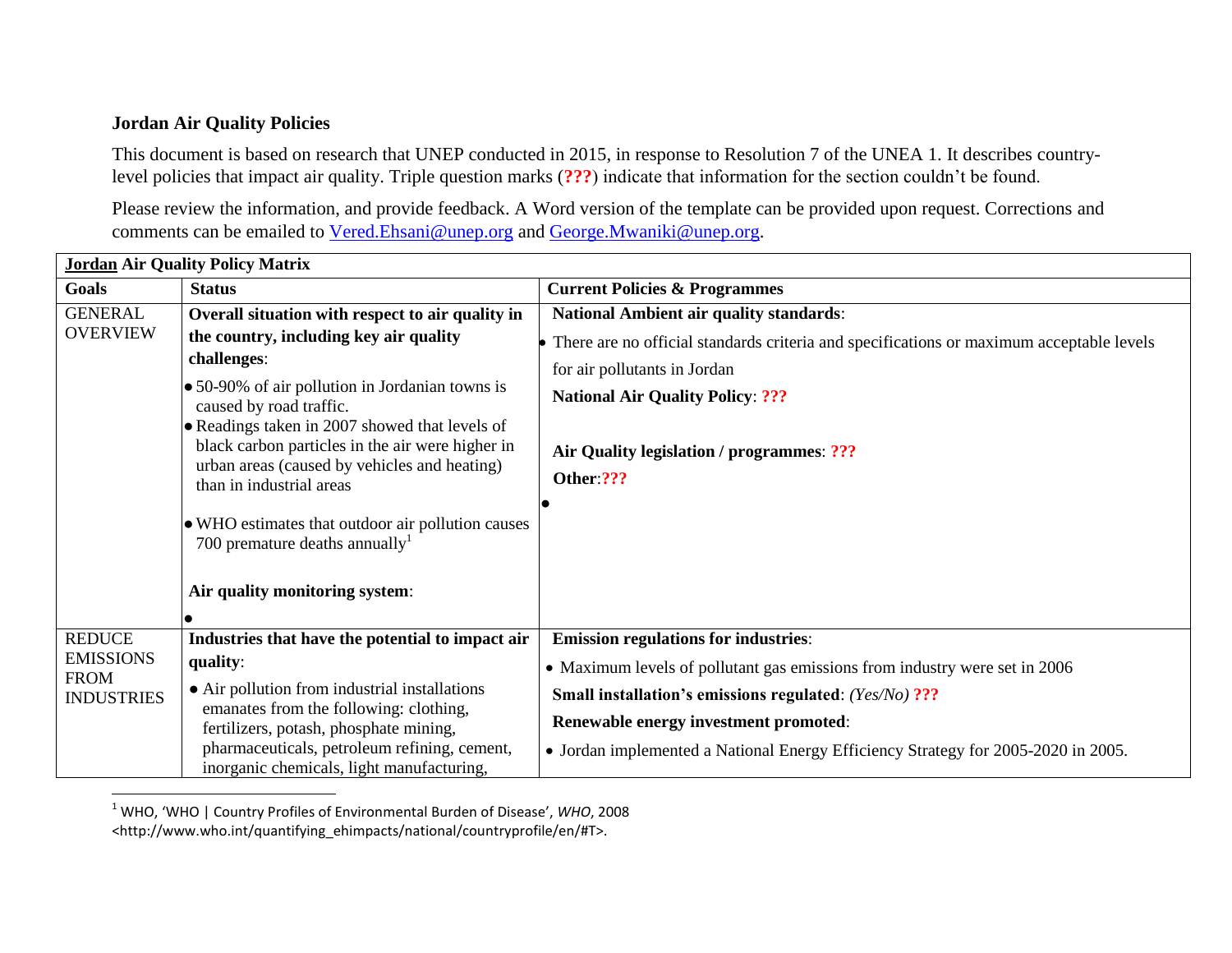|                                                                      | tourism among others                                                                                                                                                                                                                                                                                                                                                                                                                                                                                                      | • The strategy targets 7% of Jordan's energy mix to come from renewable energy sources<br>by 2015 and 10% by 2020.                                                                                                                                                                                                                                                                                                                                                                                                                                                                                                                                                                                                                                    |
|----------------------------------------------------------------------|---------------------------------------------------------------------------------------------------------------------------------------------------------------------------------------------------------------------------------------------------------------------------------------------------------------------------------------------------------------------------------------------------------------------------------------------------------------------------------------------------------------------------|-------------------------------------------------------------------------------------------------------------------------------------------------------------------------------------------------------------------------------------------------------------------------------------------------------------------------------------------------------------------------------------------------------------------------------------------------------------------------------------------------------------------------------------------------------------------------------------------------------------------------------------------------------------------------------------------------------------------------------------------------------|
|                                                                      | <b>GDP of country:</b> USD 34.08 B in $2013^2$<br>Industries' share of GDP: 29.9% <sup>3</sup>                                                                                                                                                                                                                                                                                                                                                                                                                            | • It also contains measures including income tax exemption, removal of oil and electricity<br>price subsidies, grants and loans, tax reduction, appliance labelling, and energy audits.                                                                                                                                                                                                                                                                                                                                                                                                                                                                                                                                                               |
|                                                                      | <b>Electricity sources:</b><br>• 99.4% of the installed electricity generating<br>capacity (3.138 million KW in 2010) is<br>generated from fossil fuel, 0.4% from<br>hydroelectric plants and the rest 0.2% is<br>generated from other renewable sources <sup>4</sup><br><b>Others</b><br>• Regular measurements show that pollution<br>caused by heavy metals and fine particulate<br>matter (PM10) produced by industry has been<br>reduced in Jordan over the past ten years but<br>remains higher in industrial towns | <b>Energy efficiency incentives:</b> (ex: Subsidies, labelling, rebates etc)<br>• In February 2008, oil product prices were fully liberalised stimulating a market response<br>on both improving energy efficiency and increasing the use of renewable energy<br>• The Renewable Energy and Energy Efficiency Law 3 was enacted in 2010 in order to<br>provide the government with suitable tools to reach the National Energy Efficiency<br>Strategy targets<br>Incentives for clean production and installation of pollution prevention technologies:<br>???<br><b>Actions to ensure compliance with regulations:</b> (monitoring, enforcement, fines etc) ???<br>Other actions at national, sub-national and / or local level to reduce industrial |
|                                                                      |                                                                                                                                                                                                                                                                                                                                                                                                                                                                                                                           | <b>emissions:</b> (can include incentives to move industries to less populated areas here) ???                                                                                                                                                                                                                                                                                                                                                                                                                                                                                                                                                                                                                                                        |
| <b>REDUCE</b><br><b>EMISSIONS</b><br><b>FROM</b><br><b>TRANSPORT</b> | Key transport-related air quality challenges:<br>(ex: vehicle growth, old fleet, dirty fuel, poor<br>public transport etc)<br>• Vehicle emissions are a the most important<br>sources of air pollution in Jordan urban centres,<br>• Road transports in is major source of NOx, CO,<br>NMVOCs and SO2<br>• Freight and passenger transport is usually                                                                                                                                                                     | Vehicle emission limit: (Euro rating)<br>• In 2006, maximum emission levels were determined for CO2 (maximum 10%), CO (max.<br>5%), unburned hydrocarbons (black smoke) (max. 600 ppm) and the opacity of diesel<br>emissions (max. 70%)<br>Fuel Sulphur content: (in ppm) fuel sulphur limited at 5000ppm<br>Fuel Lead content: All vehicles use lead free gasoline<br><b>Restriction on used car importation: ???</b><br>Actions to expand, improve and promote public transport and mass transit: ???                                                                                                                                                                                                                                              |

<sup>&</sup>lt;sup>2</sup> 'Countries of the World - 32 Years of CIA World Fact Books', 2015 <http://www.theodora.com/wfb/#R>.<br><sup>3</sup> 'Countries of the World - 32 Years of CIA World Fact Books'.<br><sup>4</sup> 'Countries of the World - 32 Years of CIA World F